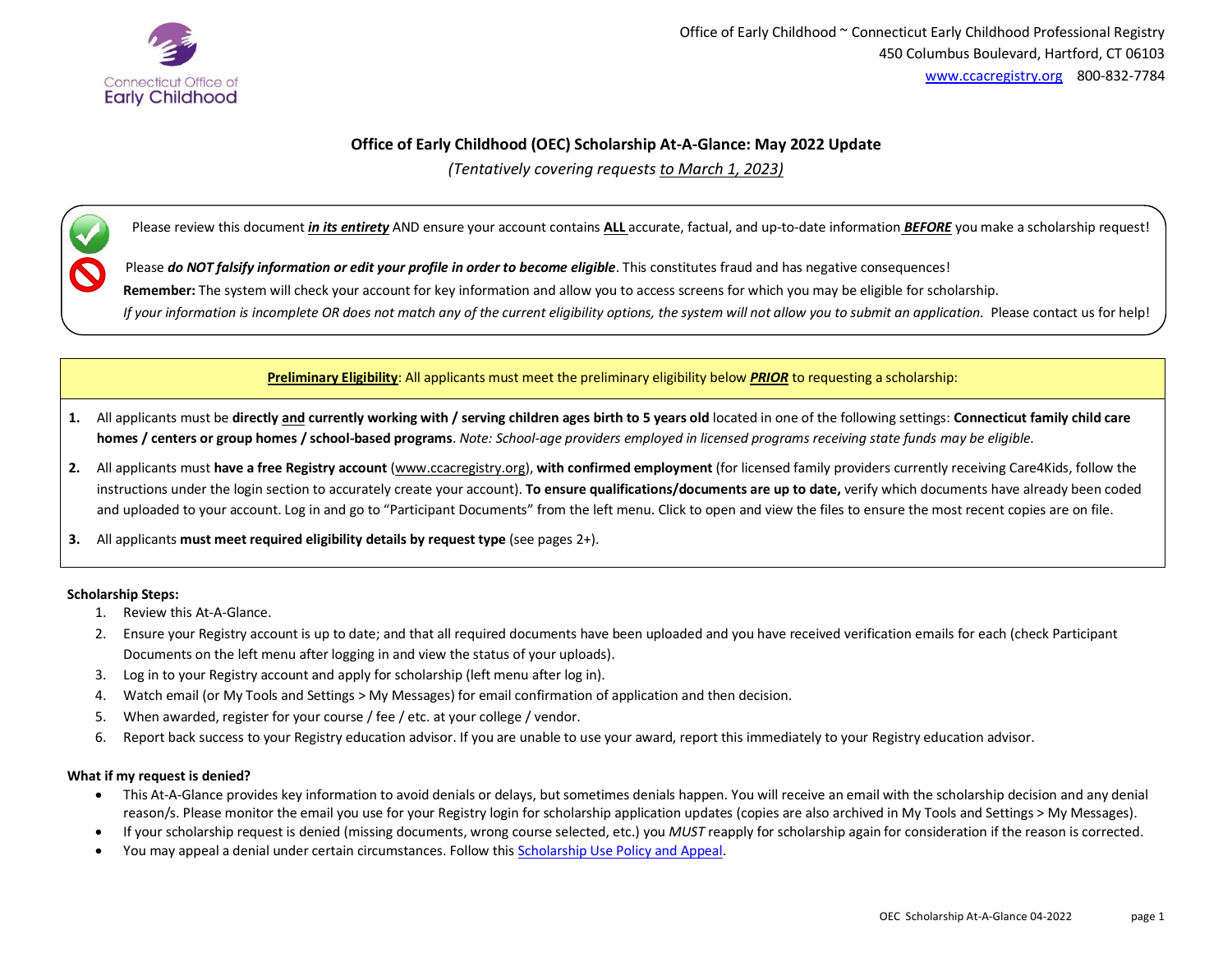

# **Proposed eligible groups, roles and expenses 2022-2023** (see details and definitions on pages 3-6 for more information)

| I have an up-to-date                                                                                                                          | I may be eligible for:                                                                                                                                                                                                                                                                         |                                    |                                                                                                                                                                                                  |                                                                                                                        |                                                                                                                                                                                       |                                                                                                                      |
|-----------------------------------------------------------------------------------------------------------------------------------------------|------------------------------------------------------------------------------------------------------------------------------------------------------------------------------------------------------------------------------------------------------------------------------------------------|------------------------------------|--------------------------------------------------------------------------------------------------------------------------------------------------------------------------------------------------|------------------------------------------------------------------------------------------------------------------------|---------------------------------------------------------------------------------------------------------------------------------------------------------------------------------------|----------------------------------------------------------------------------------------------------------------------|
| <b>Registry account</b><br>where it confirms I am<br>employed at my<br>program. I am a                                                        | 1. Credit-Based Coursework                                                                                                                                                                                                                                                                     | 2. Tuition-<br><b>Related Fees</b> | 3. Pathways Exam Fees                                                                                                                                                                            | <b>4. CDA Credential</b><br><b>fees</b>                                                                                | 5. Connecticut<br><b>Director</b><br><b>Credential Fees</b>                                                                                                                           | <b>6. Non Credit Online</b><br><b>Instructor Supported CDA</b><br><b>Credential Training</b><br>(content hours only) |
| <b>Teaching staff</b><br>member or<br>administrator in a<br>licensed group home<br><b>or</b><br>licensed child care<br>center                 | Toward:<br>1. A CDA credential or<br>2. an associate/bachelor degree<br>in early childhood or<br>3. The 3 credit licensing<br>requirement for directors or CT<br><b>Director Credential or</b><br>4. When part of a school age head<br>teacher application (up to 12<br>credits; see #6 below) |                                    | 1. When part of an ECE<br>associate or bachelor<br>degree plan of study;<br>confirm with your<br>academic advisor.<br>2. When part of a<br><b>School Age Head</b><br><b>Teacher Application.</b> | One-time for<br>application fee;<br>One-time for<br>renewal fee                                                        | One time for<br>application fee;<br>one time for<br>renewal fee at<br>the Initial Level;<br>multiple<br>renewals at the<br><b>Standard and</b><br><b>Master level</b><br>renewal fees | <b>Contact your Registry</b><br>regional Education<br>Advisor for steps after<br>reviewing page 3.                   |
| <b>Teaching staff</b><br>member in a state-<br>funded license-<br>exempt program<br>working toward a<br>bachelor degree in<br>early childhood | Toward bachelor degree in ECE<br>only                                                                                                                                                                                                                                                          |                                    | When part of an ECE<br>bachelor degree plan<br>of study                                                                                                                                          |                                                                                                                        |                                                                                                                                                                                       |                                                                                                                      |
| <b>Licensed family home</b><br>provider currently<br>receiving Care4Kids                                                                      | Toward:<br>Family child care setting CDA<br>1.<br>credential; or<br>2.<br>Associate/bachelor degree in<br>early childhood; or<br><b>Stand-alone courses</b><br>3.<br>supporting running a<br>business, including ESL                                                                           |                                    |                                                                                                                                                                                                  | <b>Must be Family</b><br><b>Child Care Setting;</b><br>One time for<br>application fee;<br>One time for<br>renewal fee |                                                                                                                                                                                       | <b>Contact your Registry</b><br>regional Education<br>Advisor for steps after<br>reviewing page 3.                   |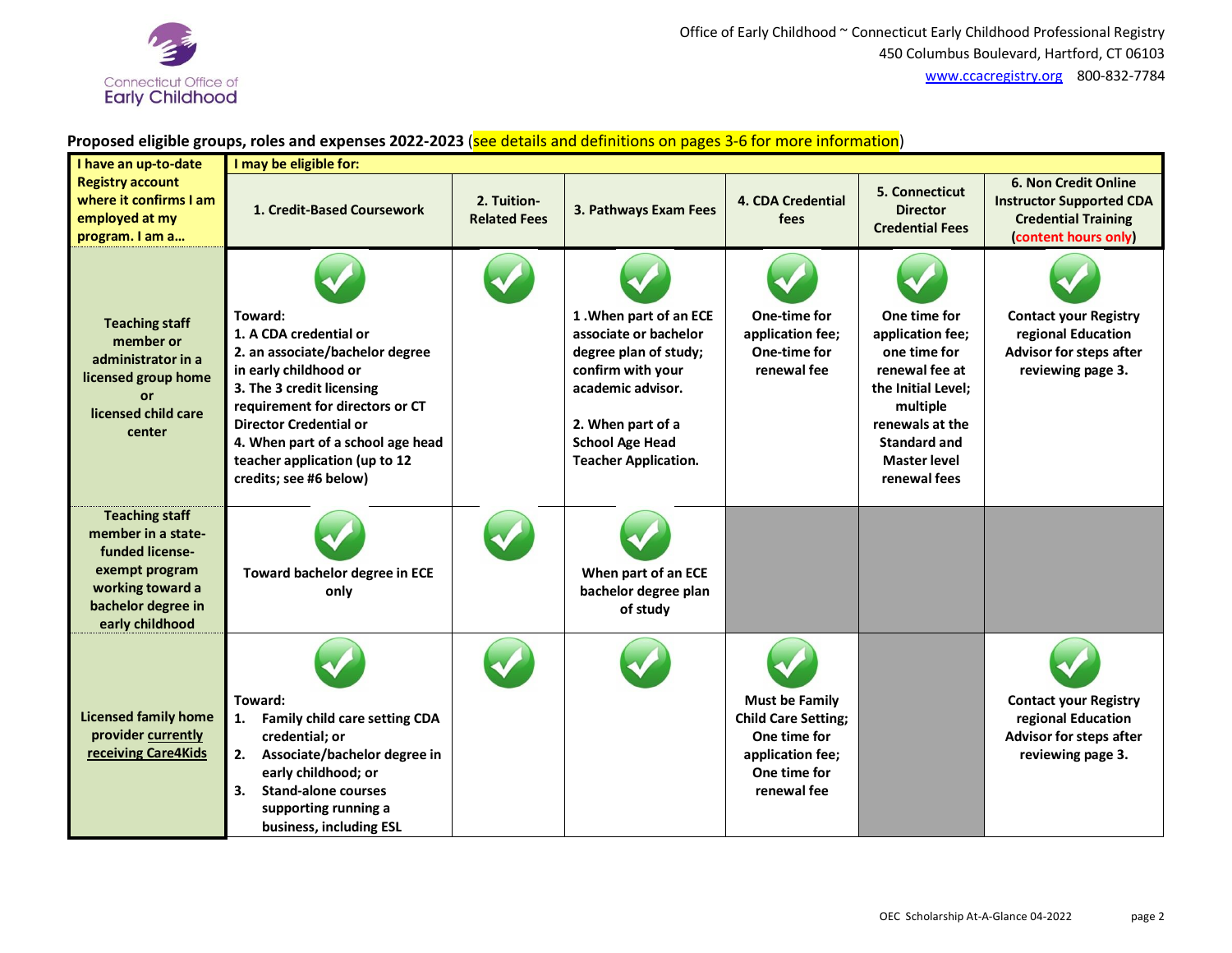

## **About CDA Credential Expenses:**

You can meet the initial CDA Credential 120-content hour requirement via college coursework or noncredit training. Please contact your Education Advisor to discuss which option best meet your needs.

- a. **For Non-Credit Instructor Supported Online CDA Credential Training via CCEI (English or Spanish)**: Note that successful completion of this program meets the 120 content hours required by the Council for Professional Recognition; all other requirements must still be met (see [www.cdacouncil.org](http://www.cdacouncil.org/) for all requirements).
	- i. Upload copies of highest level of education documentation (high school diploma/all college transcripts) into your Registry account.
	- ii. Apply for scholarship (select Non-Credit Training)

## b. **For CDA (Child Development Associate) Credential fees:** *ONE-TIME* **Application Fee**

- i. Contact the Council for Professional Recognition (www.cdacouncil.org) for details about renewal and confirm your 7-digit Customer ID number.
- ii. Upload copies of any education transcripts (credits or evidence of 120 content hour training completion) to support your application. Note: do NOT upload CCEI certificates as these completions are automatically uploaded to your Education and Training Report.
- iii. Apply for scholarship (select appropriate setting and age group).

#### c. **For CDA (Child Development Associate) Credential fees:** *ONE-TIME* **Renewal Fee**

- i. Contact the Council for Professional Recognition [\(www.cdacouncil.org\)](http://www.cdacouncil.org/) for details about renewal and confirm your 7-digit Customer ID number.
- ii. Upload copies of any education transcripts (3 credits or evidence of 45 hours training completion) to support your renewal application.
- iii. Upload copy of your current CDA credential.
- iv. Apply for scholarship (select appropriate setting).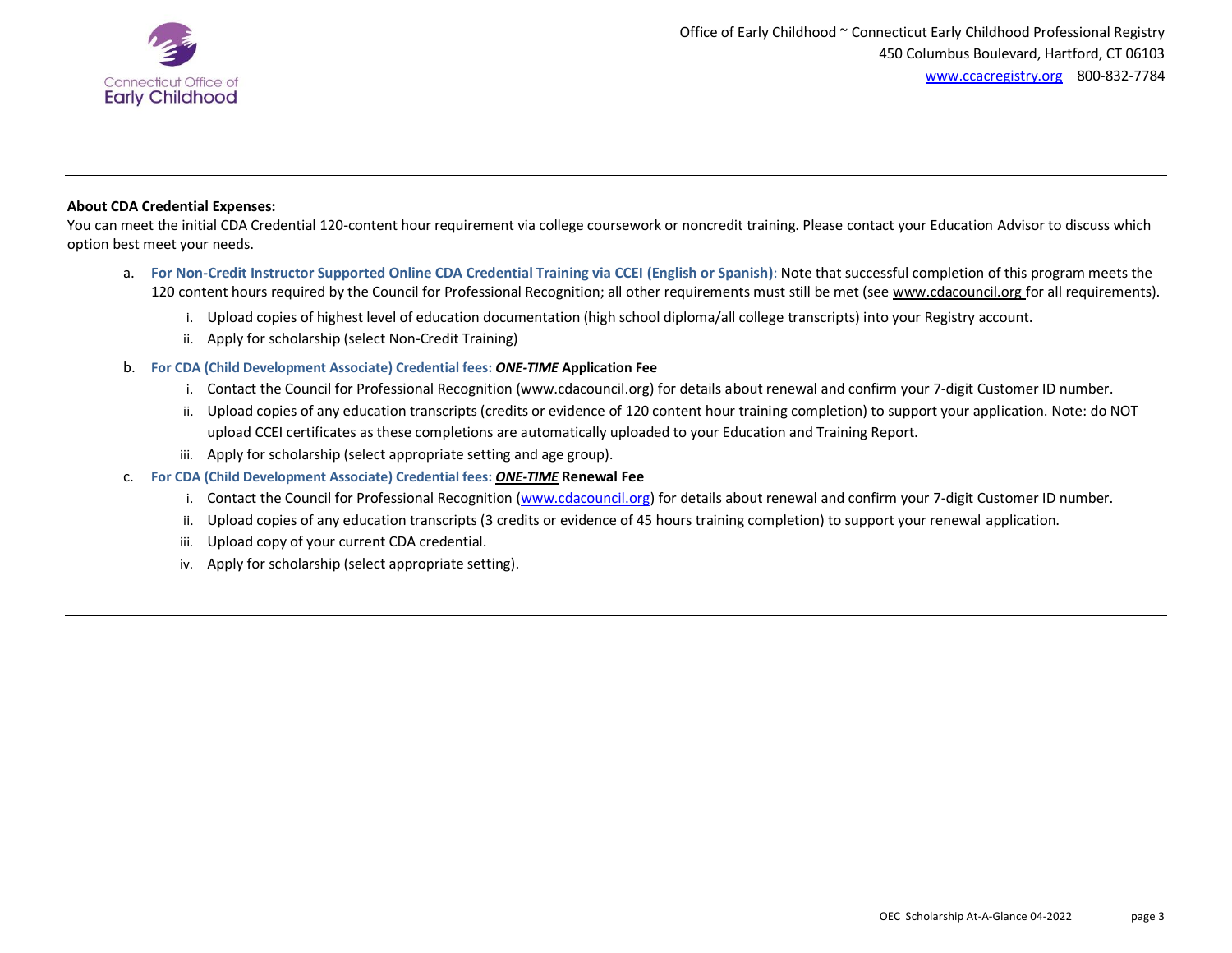

#### **About Credit-Based Coursework:**

- 1. Coursework must be completed at **[regionally accredited institutions](https://ccacregistry.org/index.cfm?module=whatIsCollegeAccreditation&navID=nav36)**.
	- a. The OEC does not have relationships with all colleges and universities, and reserves the right to deny any request for a relationship where the need may be fulfilled with a currently listed college or university.
	- b. Contact your regional education advisor if you have questions about the vendor or cannot find the course you wish to take from the application listing.
- 2. The OEC supports early childhood education (ECE) **degree attainment** and **degree progression** (i.e. an individual may request support moving from a CDA credential to an ECE associate degree program or from an associate degree to an ECE bachelor's degree program). The following are NOT eligible at this time: a second associate degree, a second bachelor's degree, state educator/administrator endorsements (aka teacher certification) and/or trainings, or work toward a Master's degree or higher.
- 3. **For credit-based courses working toward a degree**, applicants must submit the following:
	- a. **For summer 2022 DEGREE work:**
		- *i.* Evidence of application for *2021-2022 for your college or university's financial aid* (i.e. copy of college's award letter) **AND**
		- *ii.* Evidence of application for *2021-2022* federal financial aid (FAFSA confirmation page; [www.fafsa.gov\)](http://www.fafsa.gov/) if not specifically referenced in the college document **AND**
		- *iii. CURRENT* Plan of Study or Graduation Evaluation (*from your college advisor*; indicating the recommended courses you must take) **AND**
		- *iv. CURRENT* transcripts on file in your Registry account*.*
	- b. **For fall 2022 through summer 2023 DEGREE work:** All applicants must provide the following:
		- *i.* Evidence of application for *2022-2023 for your college or university's financial aid* (i.e. copy of college's award letter) **AND**
		- *ii.* Evidence of application for *2022-2023* federal financial aid (FAFSA confirmation page; [www.fafsa.gov\)](http://www.fafsa.gov/) if not specifically referenced in the college document **AND**
		- *iii. Complete copy of CURRENT/REVISED* Plan of Study/Graduation Evaluation (*from your college advisor*; indicating the recommended courses you must take)

**AND** 

*iv. CURRENT* transcripts on file in their Registry account.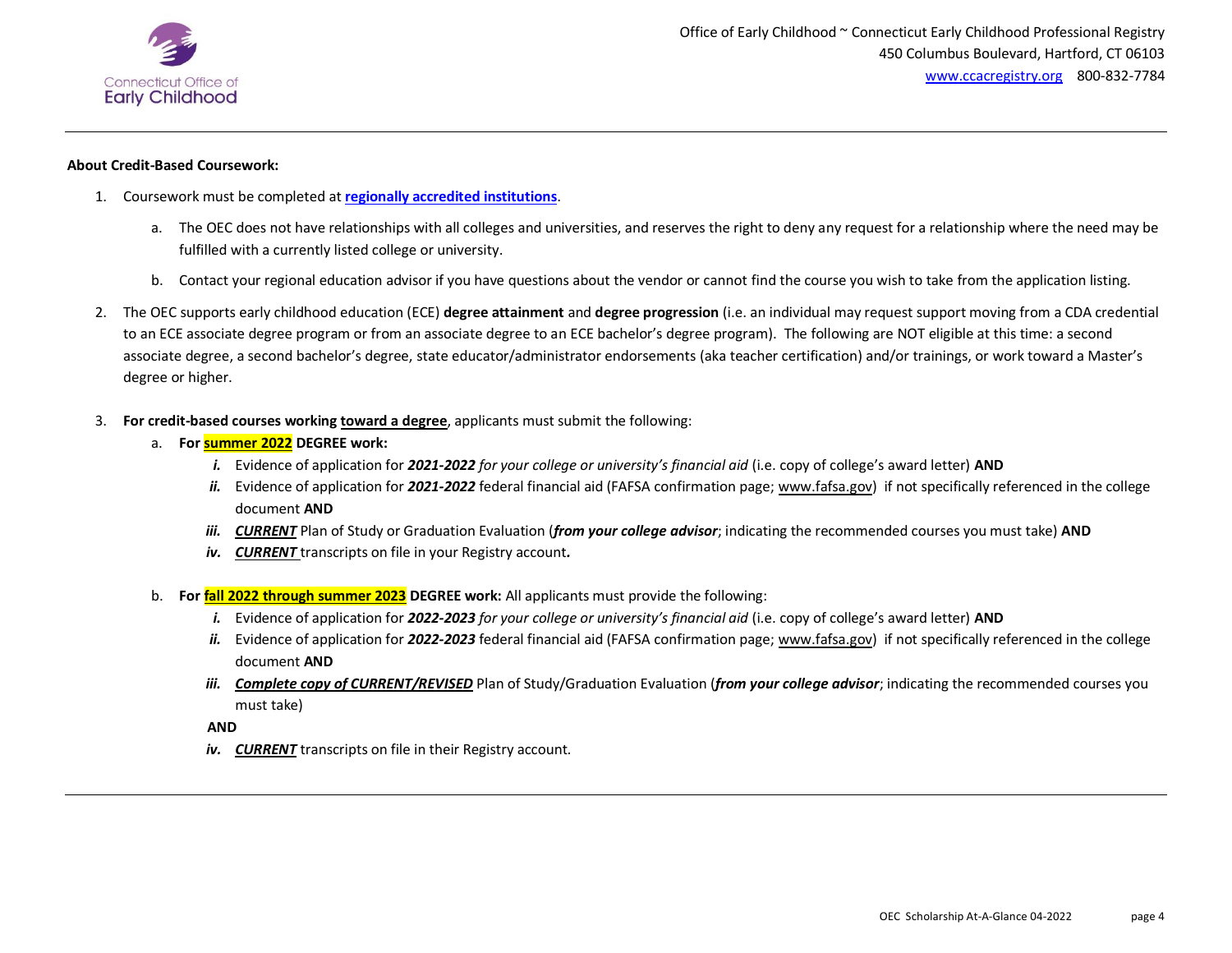

## **Details for Other Eligible Requests:**

- **1. For the OEC licensing 3 credit director course requirement:** Applicant must be listed as an administrator of the program in the Registry; **if listed in another role: Applicants must** *submit a completed Administrative [Scholarship for Non-Administrators form](https://ccacregistry.org/index.cfm?module=oecScholarshipAssistanceProgram&navID=nav5)*, signed by the administrator/owner/board chair *(Role must include direct involvement in the administrative duties of the program.).*
- **2. For Connecticut Director Credential (CDC) competency coursework and CDC fees:** Applicant must be an administrator of the program in the Registry; if in another role: *submit a completed [Administrative Scholarshipp for Non-Administrators form](https://ccacregistry.org/index.cfm?module=oecScholarshipAssistanceProgram&navID=nav5)*. For CDC information, go t[o https://www.charteroak.edu/certificates/directorcredential/](https://www.charteroak.edu/certificates/directorcredential/).
- **3. For Tuition-related fees**: Matriculation, Degree Application, Graduation, Transfer Credit, Special Credit Registry, College, Technology, Transportation Fee (if selecting "Other Fee", contact your Registry regional education advisor to discuss what the fee is and how much it is). *NOTE:* Each college charges different fees. Ex. *Post University* requires "Technology Fees" for *EACH* module (1-6). *Charter Oak State College* requires "Student Services Fees & Technology Fees *PER* semester. **Students are responsible for any unrequested scholarship fees**. *Please inquire with your Bursar's Office.*
- **4. For Pathways Exam fees**: **Pathways Exams are an eligible expense for degree seekers only and the exact exam must be reflected on the current degree Plan of Study**. When applying for scholarship, you are committing to the specific date and time of the exam.
- **5. For 12 credits toward SCHOOL AGE (only) Head Teacher Certificate application for OEC Licensing:** This is an eligible expense for providers who have a verified School Age [Head Teacher Experience Verification Form](https://www.ccacregistry.org/index.cfm?module=howToApplyForTheHeadTeacherCertificate&navID=nav6) in their Registry account PRIOR to applying for scholarship AND have had a transcript review of all earned credits and degrees resulting in still needing to successfully complete more credits to meet the OEC licensing School Age Head Teacher Certificate. Scholarship funding is only considered for any credits necessary to achieve the minimum 12 credits to meet the School Age Head Teacher Certificate application requirements.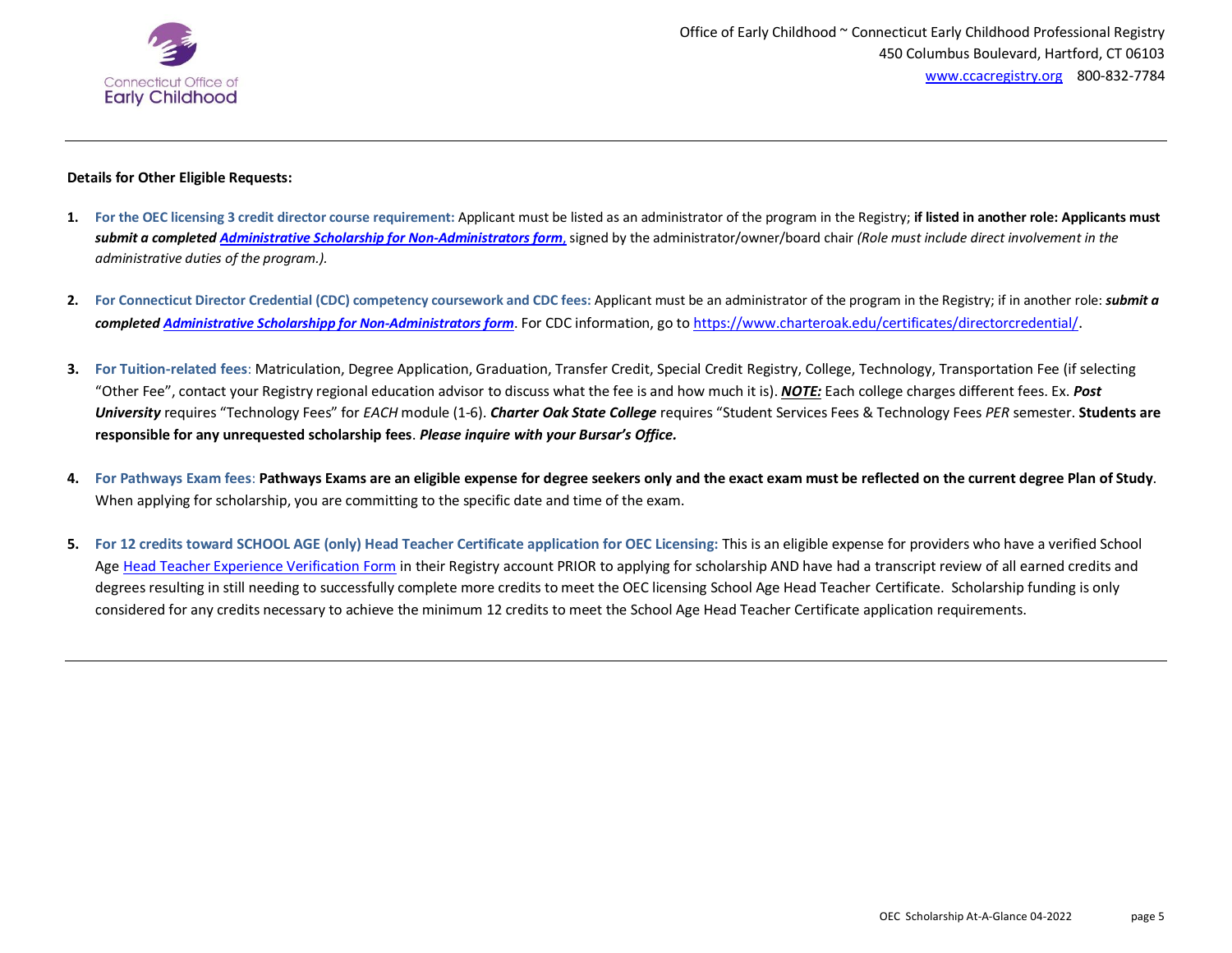

# **When are the Application Dates?**

Please use the **TENTATIVE** schedule below to plan your requests; All OEC scholarship assistance requests are dependent upon funding.

| Apply during this time               | for these terms / timeframes | <b>Critical to Remember!</b>                                                                                                                                                                                                                                                                                                      |
|--------------------------------------|------------------------------|-----------------------------------------------------------------------------------------------------------------------------------------------------------------------------------------------------------------------------------------------------------------------------------------------------------------------------------|
| May 23, 2022 to July 8, 2022         | ❖<br>Summer 2022             | Plan your timing well:<br>Vouchers are non-transferable by individual, institution,<br>term and course/fee, and are valid for 60 days from<br>approval (see "Student-Use Expiration Date" on top left<br>of your commitment voucher)!<br>You MUST register for your event (Course, training, etc.)<br>before the voucher expires. |
| May 23, 2022 to September 30, 2022   | <b>Fall 2022</b><br>❖        |                                                                                                                                                                                                                                                                                                                                   |
| October 14, 2022 to January 13, 2023 | ❖<br>Winter 2022             |                                                                                                                                                                                                                                                                                                                                   |
| October 14, 2022 to March 1, 2023    | ❖<br>Spring 2023             |                                                                                                                                                                                                                                                                                                                                   |
| Beginning mid May 2023 (date TBD)    | ❖<br>Summer 2023             |                                                                                                                                                                                                                                                                                                                                   |

#### **Monitoring Notice:**

- **Scholarship application and awards are monitored** for appropriate use, misuse and fraud.
- Funds cannot be approved to pay for an event (course, exam, etc.) that has already incurred cost to the scholarship fund (i.e. Pathways Exam missed or did not pass; course dropped after the add/drop period or did not pass). Individuals may appeal scholarship request outcomes and probation / termination of eligibility status.
- Refer to the **[Scholarship Use Policies and Appeal Process](https://ccacregistry.org/_forms_documents/Scholarship_Use_Policy_And_Appeal_Process.pdf)**.

**Submit Documents: All documents must be uploaded directly into the user's account** (go t[o www.ccacregistry.org](http://www.ccacregistry.org/) – General Information – Submit Documentation)

For Questions: Please contact your [Regional Education Advisor.](https://ccacregistry.org/index.cfm?module=contactUs) Note that you can view contact information for Registry staff at the bottom of every Registry page.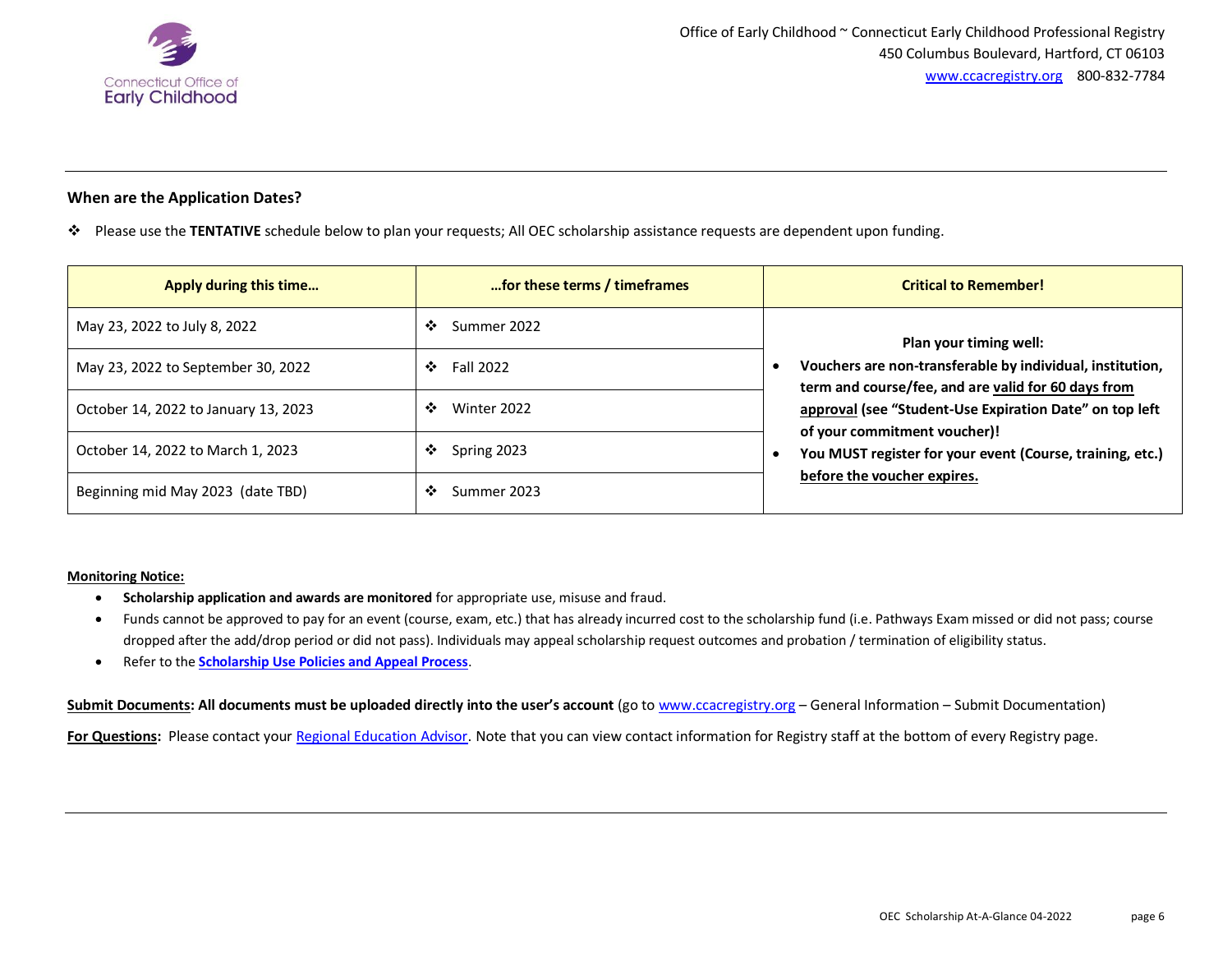

# **Glossary of Terms/Definitions:**

- **"Academic Advisor or College Advisor"** refers to college personnel that will help the students set and achieve their educational goals by working closely with them to select courses, identify strengths, choose a major and act as resource until the student graduates.
- **"Administrator"** refers to a leadership-level staff member tagged as such within the program's OEC Registry Staff Confirmation details.
- **"College Transcript" (Also called an academic transcript or academic record)** is your school's documentation of your academic performance. Your transcript must **reflect the name of the college/university as well as your name and** list all courses taken semester-by-semester and grades received regardless of whether or not the grade is included in the GPA computation, credit hours, major(s), minor(s), and other academic information, depending on what your institution decides is most important. The OEC requires complete transcript including the **"Transcript Keys". The transcript keys** are the **data on the back of a transcript**, also called a legend, which communicate grading types, course numbering schemes, accreditation of institution and other useful information.
- **"Confirmed Employment"** refers toParticipant status at their worksite (see Registry instructions for Participants [https://www.ccacregistry.org/docs/Instructions%20for%20registry%2005-17.pdf\)](https://www.ccacregistry.org/docs/Instructions%20for%20registry%2005-17.pdf) Confirmed employment is required to request OEC scholarship assistance.
- **"FAFSA"** (Free Application for Federal Student Aid) is a form completed annually by current and prospective college students in the United States to determine their eligibility for student financial aid. Proof of FAFSA application is the confirmation email or SAR (Student Aid Report) after you have submitted your FAFSA. Go to [www.fafsa.gov](http://www.fafsa.gov/) to learn more and apply.
- **"Institution's Financial Aid"** refers to funding award that is available exclusively to students (through financial aid office). This funding is to assist in covering the many costs incurred in the pursuit of post-secondary education. Financial aid is available from federal and state governments, educational institutions, and private organizations. It can be awarded in the form of grants, loans, work-study, and scholarships. In order to apply for federal financial aid, *students must first complete the Free Application for Federal Student Aid (FAFSA***).** The OEC scholarship assistance fund is a limited amount of money and there are many deserving individuals in our field. By applying for financial aid, the individual can find out about other funding opportunities that may save OEC scholarship for others. OEC scholarship intended to be used **AFTER** any other grants but BEFORE any student loans. If student loans are offered, the individual does NOT have to accept them. We hope you will weigh the offer seriously and consider what will work for you.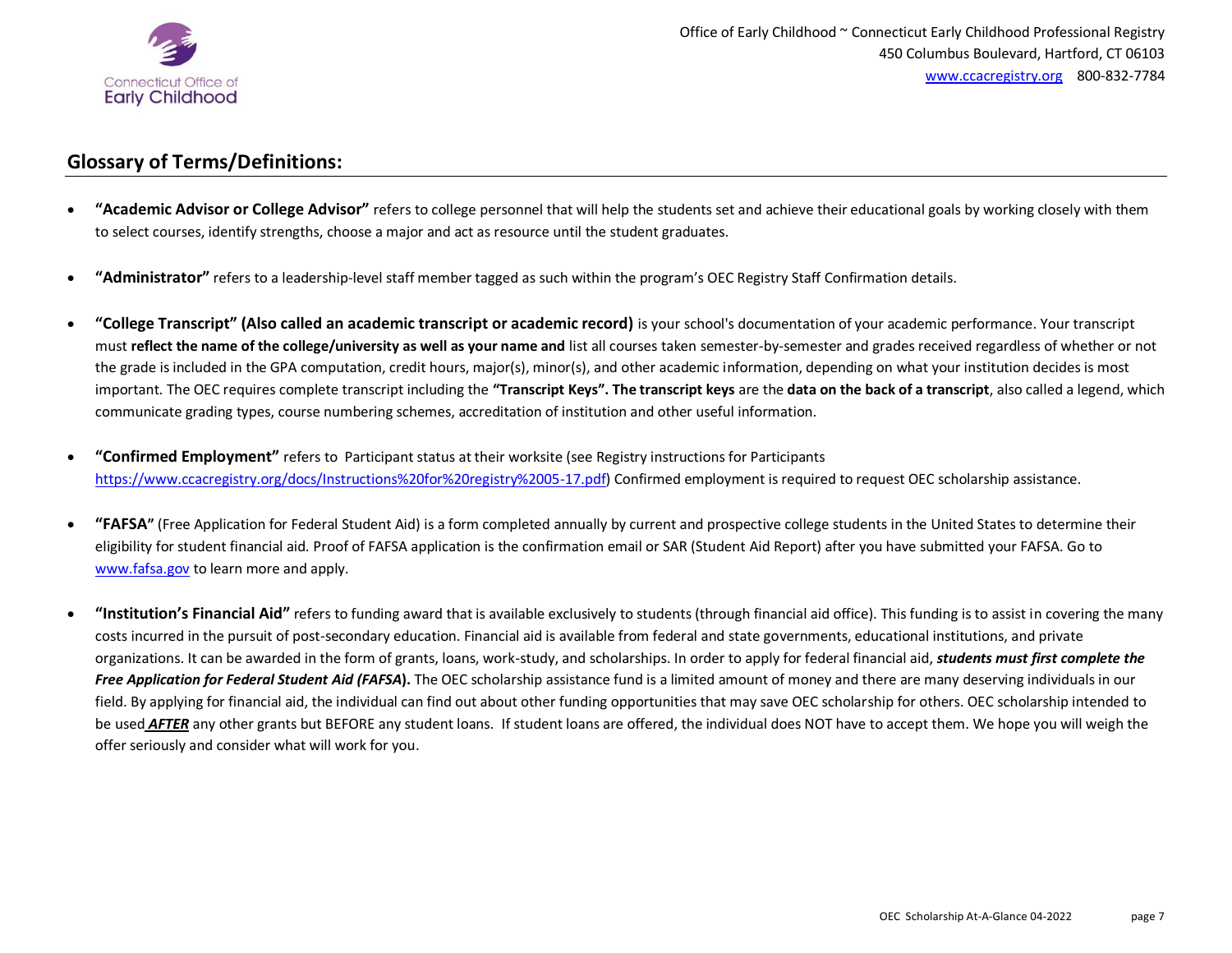

- **"Plan of Study"** *(also called a Degree Evaluation or Advising Worksheet)* refers to a document from your college or university that outlines the classes that must be completed in order to graduate in your planned Early Childhood Education/Child Studies major, what classes you have successfully completed so far, and what term you may be taking others. This is developed with your college advisor. It is required to ensure that scholarship funds are used to help you attain your early childhood education goals.
- "Teacher" refers to an individual with primary responsibility for a group of children. This person should be designated as a Teacher on the Staff Confirmation page and should be designated as a Teacher to a specific classroom under Building / Managing Staff within the OEC's Registry.
- **"Teaching staff members"** refers to all direct teaching roles including, but not limited to, the following OEC Registry's Staff Confirmation page roles: lead teacher, classroom teacher, assistant teacher. These individuals should show as assigned to a specific classroom or classrooms in the OEC Registry's program profile under Building / Managing Rooms and Staff.
- **"Voucher"** refers to the payment commitment document emailed directly from OEC Scholarship to the institution's relevant office (and related bookstore for OEC participating vendors ONLY).
	- o *Vouchers expire after 60 days*.
	- $\circ$  Scholarship assistance funds cannot be used for direct reimbursement of any kind.
	- o Funds are only paid directly to the designated institution or vendor after the OEC is invoiced for your eligible expense.
	- o *Please ensure that you use your voucher before its expiration date.*